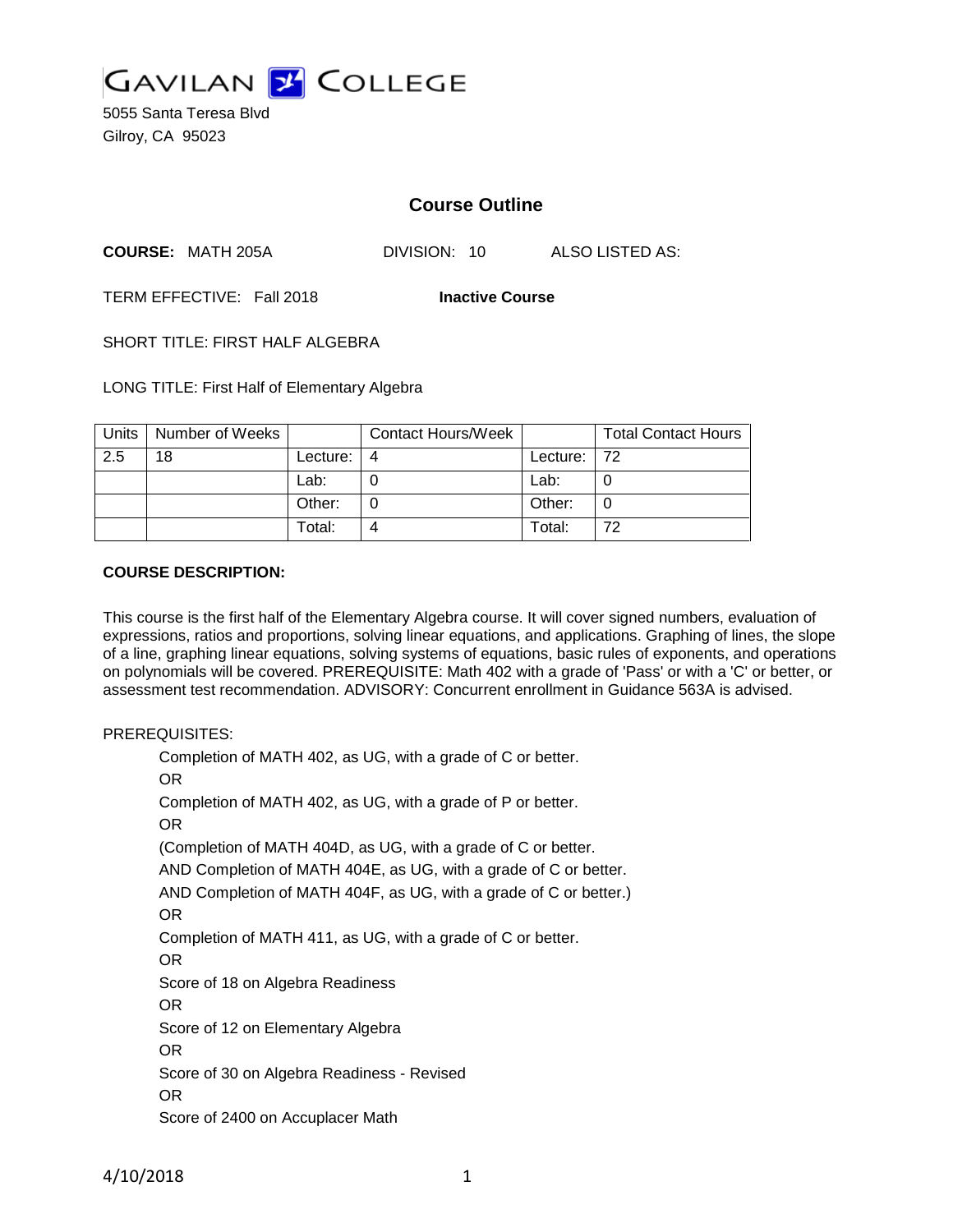### COREQUISITES:

CREDIT STATUS: C - Credit - Degree Non Applicable

GRADING MODES L - Standard Letter Grade

REPEATABILITY: N - Course may not be repeated

SCHEDULE TYPES: 02 - Lecture and/or discussion

#### **STUDENT LEARNING OUTCOMES:**

1. Identify, describe, and demonstrate ability to work with fractions and signed numbers. ILO: 2,3,6,1 Measure: Homework; Quiz 2. Apply addition and multiplication properties in solving linear equations ILO: 2,3,1 Measure: Homework; Quiz; Exam1 3. Formulate and solve word problems including use of formulas, ratios, and proportions. ILO: 2,3,1,4 Measure: Homework; Quiz 4. Identify and solve linear inequalities, Demonstrate the ability to graph the interval on the number line. ILO: 2,1,3 Measure: Homework; Exam 5. Analyze and interpret graphs, plot ordered pairs of numbers, 6. Identify and sketch the graph of the linear equation. ILO: 3,1,2 Measure: Homework; Quiz 7. Calculate the slope of the line and apply three forms of the linear equation to establishing the equation that fits a data. ILO: 2,1,3 Measure: Homework; Project 8. Demonstrate the ability to graph linear inequalities in two variables ILO: 2,1,3 Measure: Homework; Exam 9. Apply the graphing, substitution, and elimination methods in solving systems of linear equations ILO: 2,3,1,6 Measure: Homework; Quiz 10. Apply acquired skills in solving systems of linear inequalities ILO: 2,3,1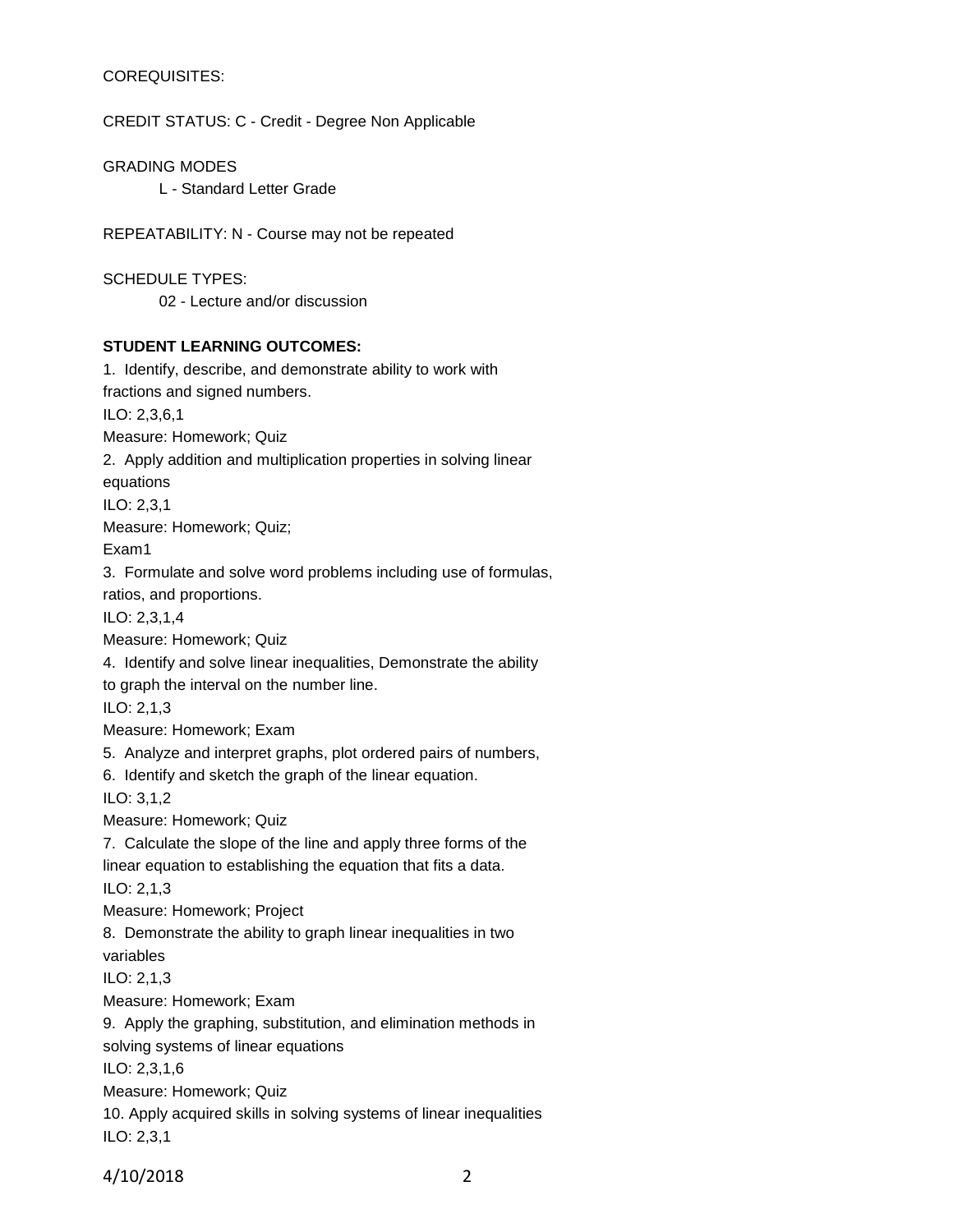Measure: Homework; Exam 11. Identify bases and exponents, demonstrate ability to use product rule for exponents. ILO: 2,1,3 Measure: Homework. Quiz

CONTENT, STUDENT PERFORMANCE OBJECTIVES, OUT-OF-CLASS ASSIGNMENTS Inactive Course: 03/26/2018 As of Fall 2009, GAV GE B4 no longer applicable. WEEK 1 4 HOURS **Content** Fractions Homework Complete problems on addition, multiplication, and division of fraction Performance Objectives Students will demonstrate ability to work with fractions WEEK 2 4 HOURS **Content** Order of operations; variables Homework Complete order of operations problems Performance Objectives Students will apply order of operations correctly Students will be able to identify variables and apply the concept in equation WEEK 3 4 HOURS **Content** Operations with signed numbers Homework Complete problems on addition, subtraction, and division of signed numbers Performance Objectives Students will be able to calculate sums, differences, products, and quotients of real numbers. WEEK 4 4 HOURS **Content** Properties of Real Numbers; Simplifying Algebraic Expressions Homework Complete problems on simplifying algebraic expressions Performance Objectives Students will be able to: Formulate and analyze properties of real numbers; Perform simplifying of algebraic expressions. WEEK 5 4 HOURS **Content** Addition and Multiplication Properties of Equality Homework Solve assigned equations using multiplication and addition properties.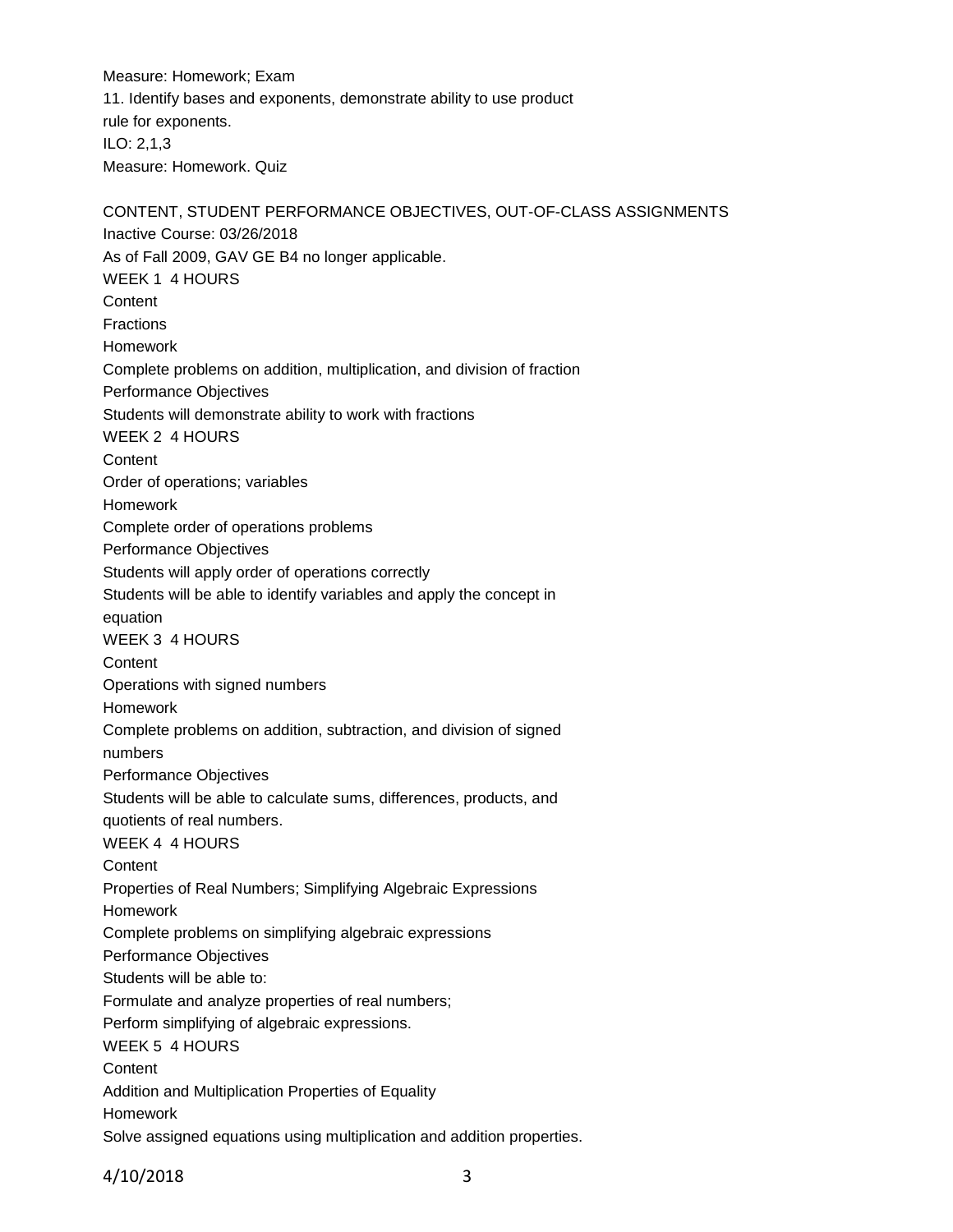Performance Objectives: Apply the concept to solutions of linear equations WEEK 6 4 HOURS **Content** An Introduction to Applications of Linear Equations Homework Complete word problems using linear equations. Performance Objectives Students will be able to formulate, analyze, and solve word problems WEEK 7 4 HOURS **Content** Formulas and Applications from Geometry Homework Solve assigned formulas for the specific variables; complete applied problems from Geometry. Performance Objectives Students will be able to : Evaluate formula expressions Use formulas in solving the application problems from Geometry Solve a formula for specified variable WEEK 8 4 HOURS **Content** Ratios and Proportions Solving Linear Inequalities Homework Complete problems utilizing ratios and proportions; solve assigned problems on linear inequalities. Performance Objectives Students will be able to: Use properties of proportions to solve proportions Solve applied problems using proportions Graph intervals on the number line Solve linear inequalities WEEK 9 4 HOURS **Content** Reading Graphs Linear Equations in two variables Homework Complete problems on analyzing and solving linear equations in two variables. Performance objectives Students will be able to: Analyze and interpret the graphs Identify and sketch the graph of the linear equation in two variables WEEK 10 4 HOURS **Content** Slope of a line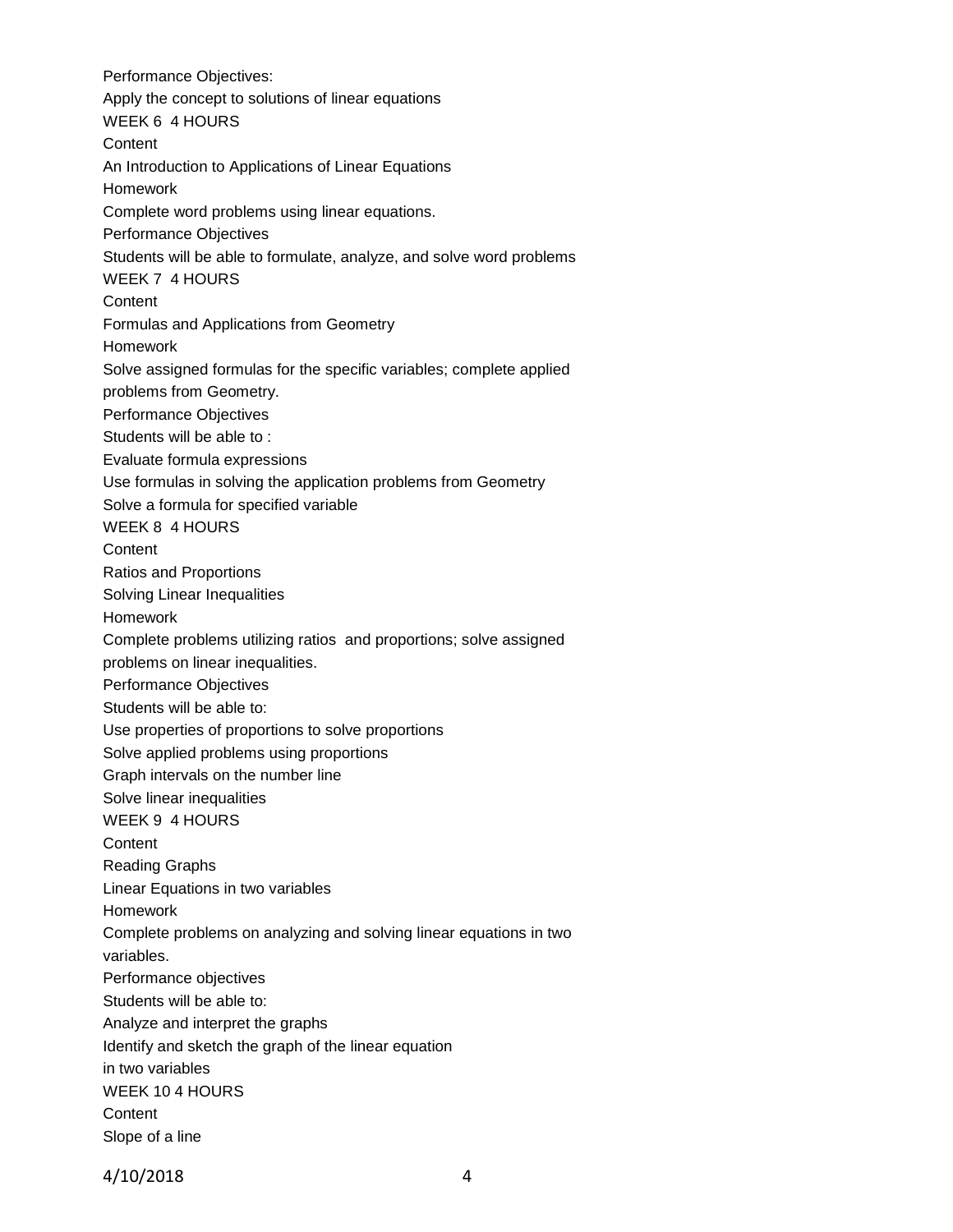Equations of a line Homework Complete assigned problems on finding the slopes of the lines and establishing equations of the lines. Complete a project investigating the concept of a slope Performance Objectives Students will be able to Evaluate the slope of the line Find an equation of the line that fits a data set WEEK 11 4 HOURS **Content** Linear Inequalities in Two Variables Homework Complete problems on solving linear inequalities in two variables. Performance objectives Identify and Graph Linear Inequalities in two variables WEEK 12 4 HOURS **Content** Solving Systems of Linear Equations by Graphing Solving Systems of Linear Equations by Substitution Homework Complete problems on solving systems of linear equations by graphing substitution. Performance Objectives Students will be able to solve systems of linear equations employing graphing and substitution methods WEEK 13 4 HOURS **Content** Solving Systems of Linear Equations by Elimination Applications of Linear Systems Homework Complete problems on solving the systems of linear equations using elimination by addition; solve assigned word problems. Performance Objectives Students will be able to: Solve systems of linear equations by elimination Solve problems about unknown numbers using the system of equations WEEK 14 4 HOURS **Content** Applications of Linear Systems Homework Complete uniform motion and mixture problems using the system of equations. Performance Objectives Students will be able to: Formulate, analyze, and solve word problems about quantities and their costs; uniform motion problems, and mixture problems using the system of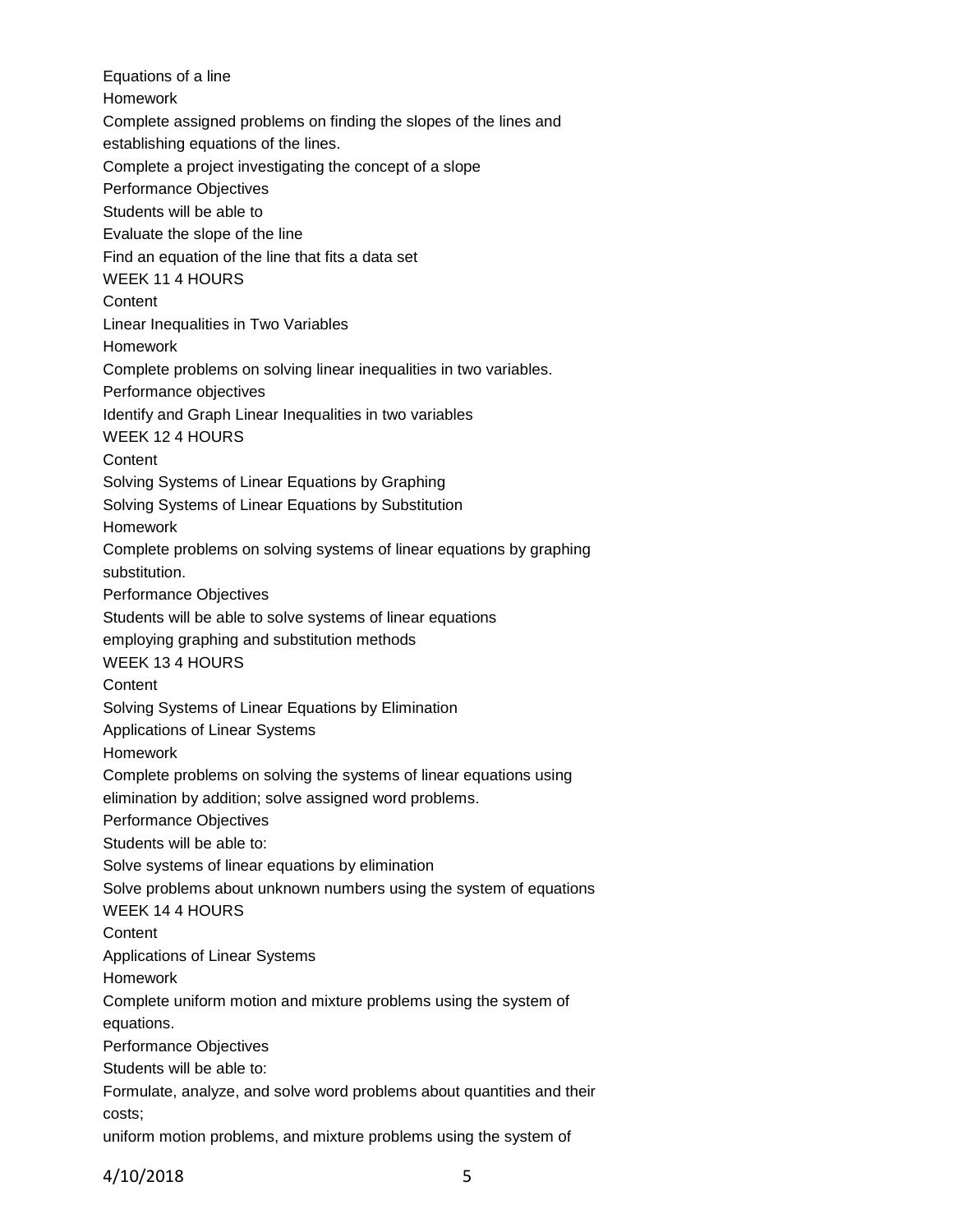equations WEEK 15 4 HOURS Solving Systems of Linear Inequalities Concept of Exponent Homework Complete problems on solving systems of linear inequalities. Performance Objectives Students will be able to: Solve systems of linear inequalities by graphing Identify bases and exponents WEEK 16 4 HOURS **Content** The Rules for Exponents Homework Complete problems on using and applying the rules for exponents. Performance Objectives Students will be able to Evaluate exponential expressions using Product and Power Rules for **Exponents** WEEK 17 4 HOURS **Content** Final Review Homework Complete review problems on solving the equations, inequalities, systems of equations, and word problems. Performance Objectives Students will be able to : Master the skills necessary to solve the problems Discuss the weekly content described above. WEEK 18 2 HOURS Final Exam Included in content section.

## **METHODS OF INSTRUCTION:**

Lecture/Discussion format and extensive use of cooperative, group learning.

### **METHODS OF EVALUATION:**

This is a degree-applicable course, but substantial writing assignments are NOT appropriate, because the course primarily: Is computational The problem-solving assignments required: Homework problems **Quizzes** Exams The types of skill demonstrations required: None The types of objective examinations used in the course: None